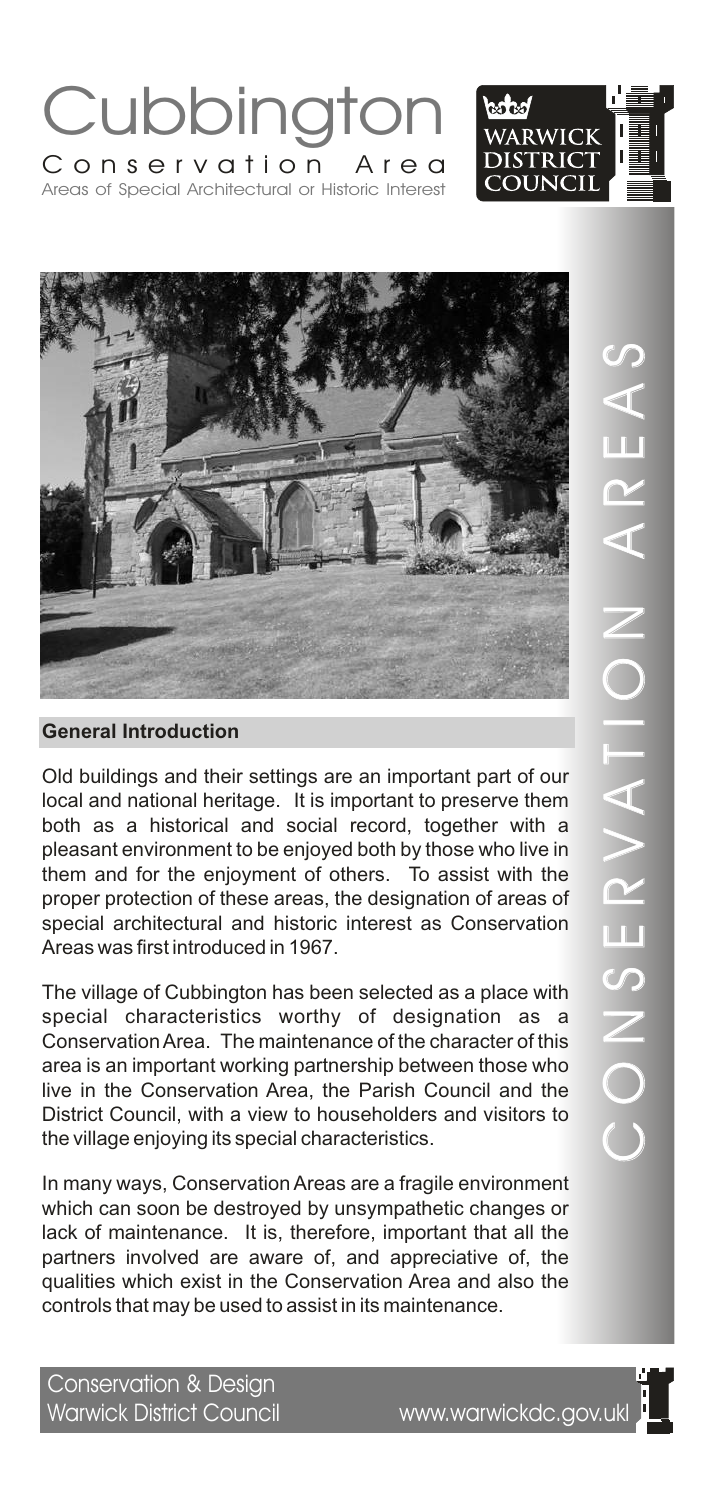

This small publication has been designed to give a brief introduction to the Conservation Area by looking at its historical background, its characteristics and identifying those areas which need to be preserved or enhanced. General information is also given in the leaflet to enable those who live in the Conservation Area to both enjoy this privilege and also to understand how to seek further advice when it is needed.

#### **Cubbington Conservation Area**

The area designated as a Conservation Area in Cubbington is outlined on the map above. The Conservation Area in Cubbington was designated in 1969 and extended in 2001.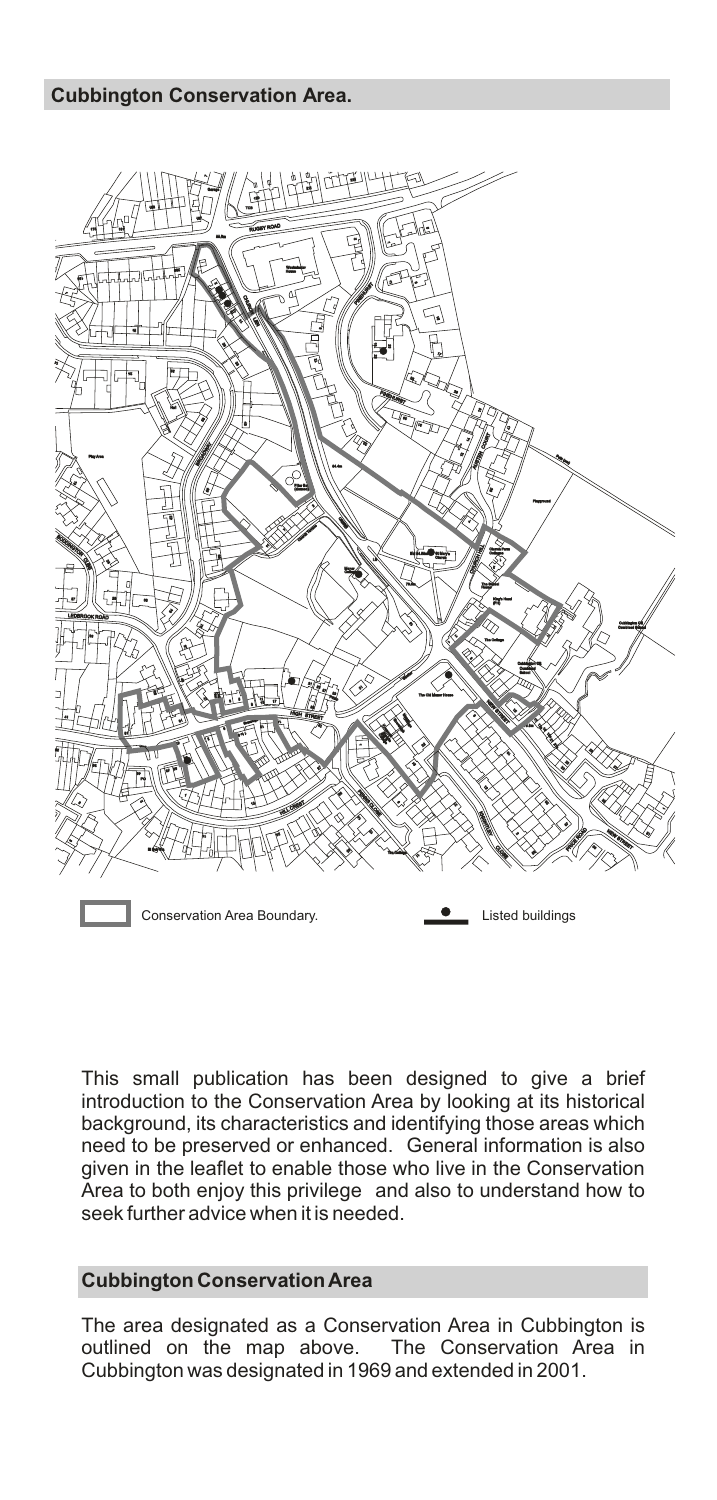### **Listed Buildings**

The following properties are statutorily protected as Listed Buildings within the Cubbington Conservation Area. Because these buildings are of high architectural and historic interest, they are among the top 2% of buildings in England statutorily protected. Any works to a Listed Building which affect its character or appearance will require Listed Building Consent. Certain repair works may be eligible for grant aid. Further information concerning Listed Buildings may be obtained from the District Council's Conservation staff.

**Church Hil**l - Church of St Mary, Churchyard wall and gates. Church of England School.

**Church Lane** - No's 2,4,6,8, Manor Cottage, The Manor House. **High Street** - The Old Manor House, No 19. 54 **Queen Street** - No 54.

#### **Areas included within the Conservation Area**

The following streets/roads are included within the Cubbington Conservation Area. Church Hill, Church Lane, Church Terrace, High Street (part), and Queen Street (part). If you are unclear whether or not your house is included in the Conservation Area please contact the Conservation staff at Warwick District Council.

#### **Scheduled Monuments, Historic Parks and Sites of Special Scientific Interest**

There are no Scheduled Ancient Monuments, Historic Parks or Sites of Special Scientific Interest within Cubbington Conservation Area.

In certain instances, works within the Conservation Area adjacent to the boundary of one such area of Special Interest may need to be considered in the context of the location of the specially designated area.

#### **Historical Background**

The village of Cubbington is recorded in the Domesday Book under a variety of different spellings, such as Cubitone, Cobintone and Cumbynton. It is argued that the correct spelling for the village is Cobynton, which means "the town of the decedents of Coba. However, a more popular name is Cumbynton meaning "the town in the hollow", as the villages location. In Anglo Saxon Britain, the ownership of Cubbington was jointly held by : The Church, Lewin and Chetelbern, and Tabern. After the Norman Conquest, the Saxon secular ownership of the estate passed to Count of Meulan and his sub tenants. These lands were to the monks of Stoneleigh during the middle ages. The ownership changed again with the Dissolution of the Monasteries in the 1530s and the ecclesiastical land reverted back to the crown. The Cubbington manorial estate owned by Coventry Priory was given jointly to Sir Ralph Sadleir,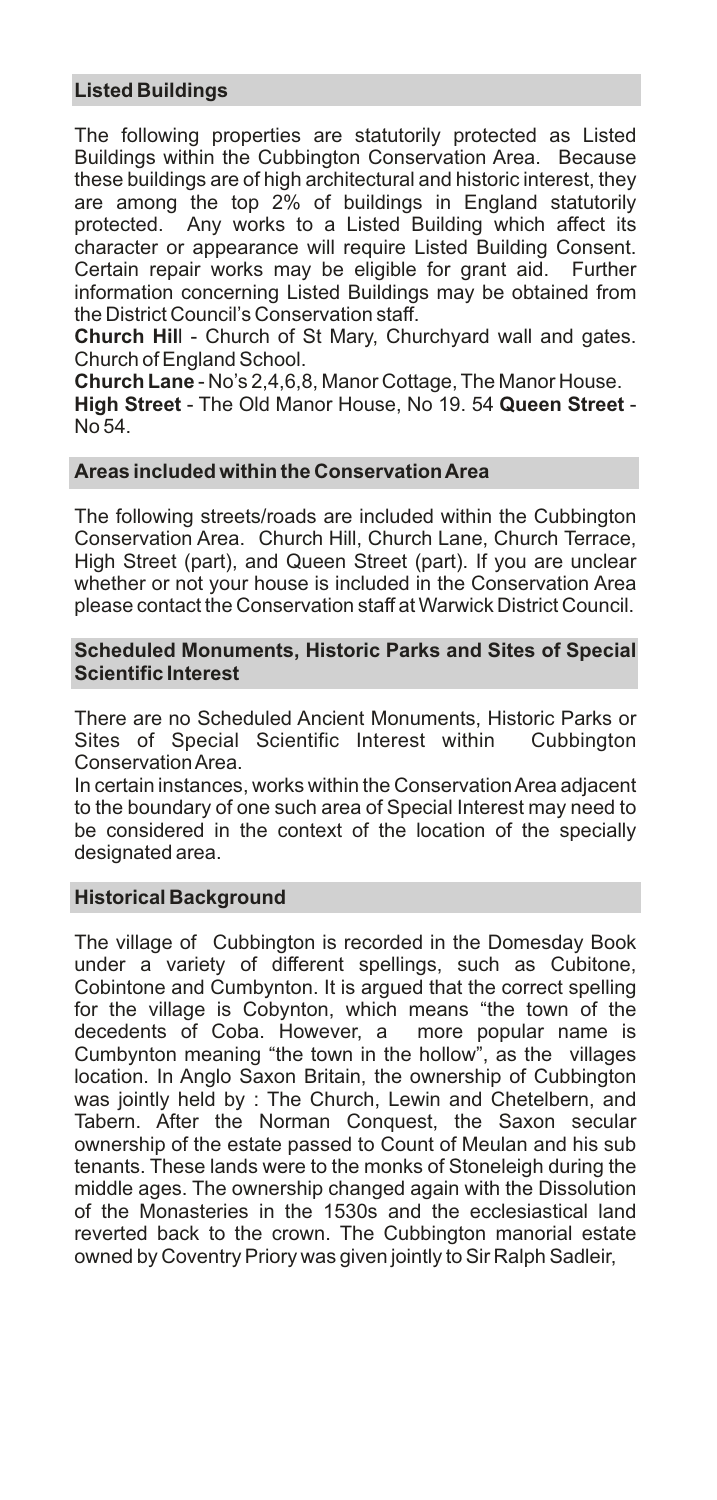Master of the Great Wardrobe, and his heirs, and Laurence Wennyngton. In 1546, another portion of the crown land was then passed to Edward Watson of Rockingham then sold to Richard Fawkenor. The estate was held by successive families, including the Greswolds, the Prews, and the Wise family. By the seventeenth century, the estate was owned by the Murcott family, passing in 1834 to the Knightleys of Offchurch.

It is generally accepted that a Saxon Church predated the Norman Church of St Mary's, although no Saxon remains survive. The Church, dedicated to "The Nativity of Our Lady", was considerably improved in 14th century, after the Church received its vicarage status from Pope Clement VI in 1346. The parish had numerous clergy, one of whom was, James Austen, Vicar of St Mary's 1792-1820, the brother of Jane Austen, the famous novelist. In the 19th century it underwent further improvements, and remains as it was today. Two Wesleyan Chapels were also erected in the second half of the nineteenth century. Cubbington once had a windmill, which was first recorded in ecclesiastical papers in 1335. It was a typical open village, with the source of water being drawn from a spring in the main street. It was not until 1950 that public sewerage was laid. The population of Cubbington has increased gradually over the centuries, from 88 people in 1086, 257 people in 1665, 614 in 1821 and by 1931 the figure stood at 1,264.

#### **Character of Conservation Area**

Cubbington Conservation Area is centred around the Church of St Mary and its churchyard. Church Lane forms an important entrance into the Conservation Area which is bounded by a series of small cottages which are grade II listed and leafy banks rising on either side of the road. There are then important views across the slope of the churchyard and the field adjacent to Manor Cottage on the opposite side of the Lane. The northern side of the field is bounded by Church Terrace, which are an interesting collection of nineteenth century cottages with only pedestrian access. There are important views across the greensward of the field and churchyard from Church terrace.

There is an important group of buildings at the junction with High street and church Lane, which includes the Manor House, The Old Manor House, and the Public House, this area is also characterised by the high retaining wall of the Manor House garden signifying the change in level along the length of Church lane. This character is maintained along the south front of the churchyard with views into the village school on the south side of the road.

The character of the conservation area changes as the High Street curves away from the Manor house. This area is characterised by the variety of small scale late eighteenth century buildings. It is important to the maintenance of this character that the correct historic detailing, such as windows, doors and roof coverings, are maintained or restored.

The character of small scale buildings is maintained via High Street and past the junction with Queen Street and also includes the nineteenth century Ledbrooke Hall, a key building in the street scene, now a house.

There are a number of traditional retail premises which open onto the square which was redeveloped in the 1970's and is not included in the Conservation Area. It is important that the character of these buildings is maintained and where possible, enhanced.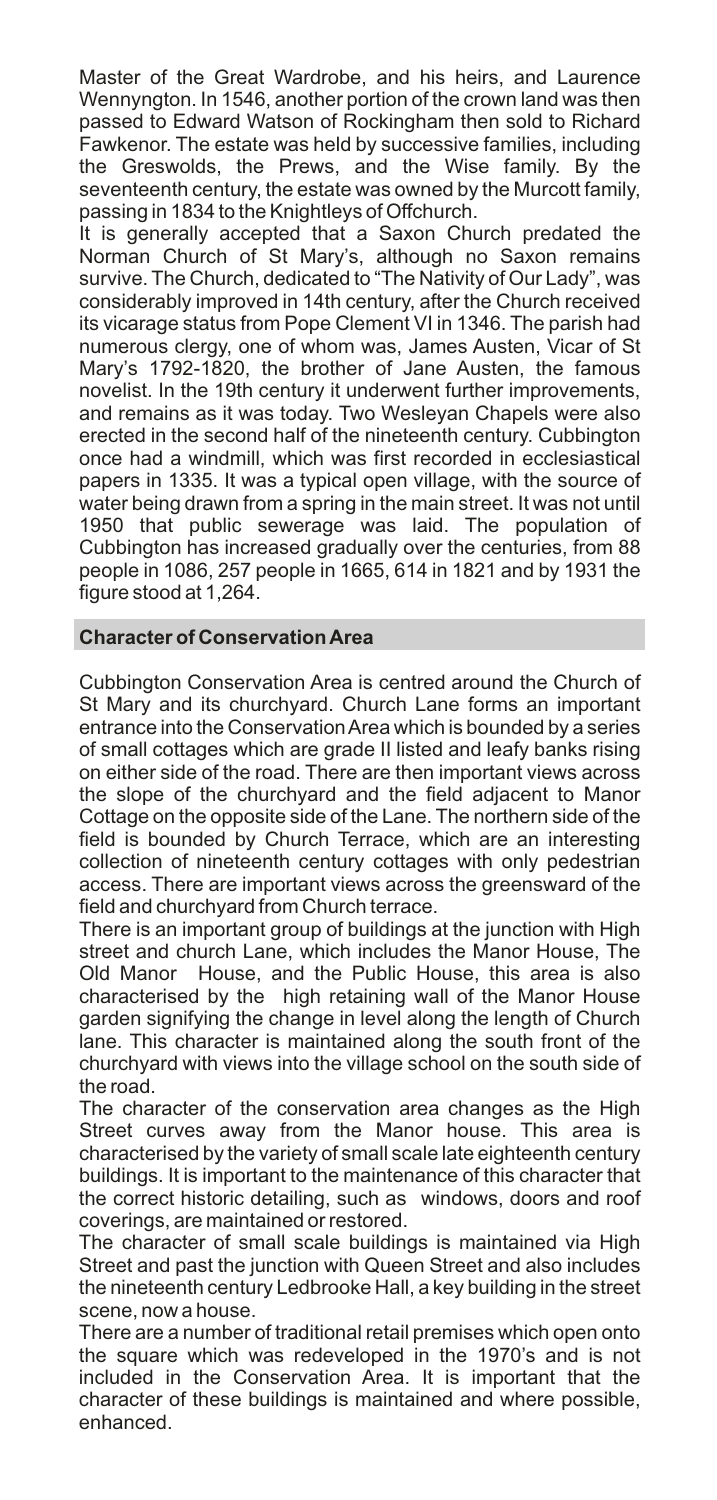#### **Important Views**

There are important views into the conservation area down Church Lane, through the tree lined section of the road and across the churchyard. From the vicinity of Church Terrace there are important views across the field adjacent to manor Cottage and across the Churchyard and from the junction of High Street and Church Lane there are important views northwards to St Marys Church and the remains of the grounds of the former vicarage. The open space adjacent to Church Terrace is an imporatnt are of open land in the Conservation Area.

In High Street there are glimpses between buildings and over garden walls which are important to the character of this part of the Conservation Area. The view up the High Street to the junction with Queen Street, following the sweep of the road is also an important view.

### **What does Conservation Area Designation Mean?**

The formal definition of a Conservation Area within the Planning (Listed Buildings and Conservation Areas) Act 1990 is "an area of special architectural historic interest, character or appearance of which it is desired to preserve or enhance". The designation of a Conservation Area has several formal consequences which includes:-

- The demolition of all complete buildings and certain parts of buildings within Conservation Areas is controlled, requiring Conservation Area consent from the District Council. .<br>.
- It is an offence to cut down, uproot, lop, top or wilfully damage or destroy any tree in a Conservation Area, except with the consent of the District Council.
- The amount of permitted development "that which can be built without planning permission" is more limited in a Conservation Area and additional limitations apply to the display of advertisements.

If you are considering carrying out any form of development in a Conservation Area, for example, the erection of a fence, or the alteration of your house, it is advisable to contact the Development Control Section of the Planning Department at Warwick District Council before you start work.



Planning Services PO Box 2178 Planning Services<br>PO Box 2178<br>Riverside House, Milverton Hill Royal Leamington Spa. CV32 5QH Switchboard: 01926 450000 Fax: 01926 456542 Royal Leamington Spa. CV32<br>Switchboard: 01926 450000<br>Fax: 01926 456542